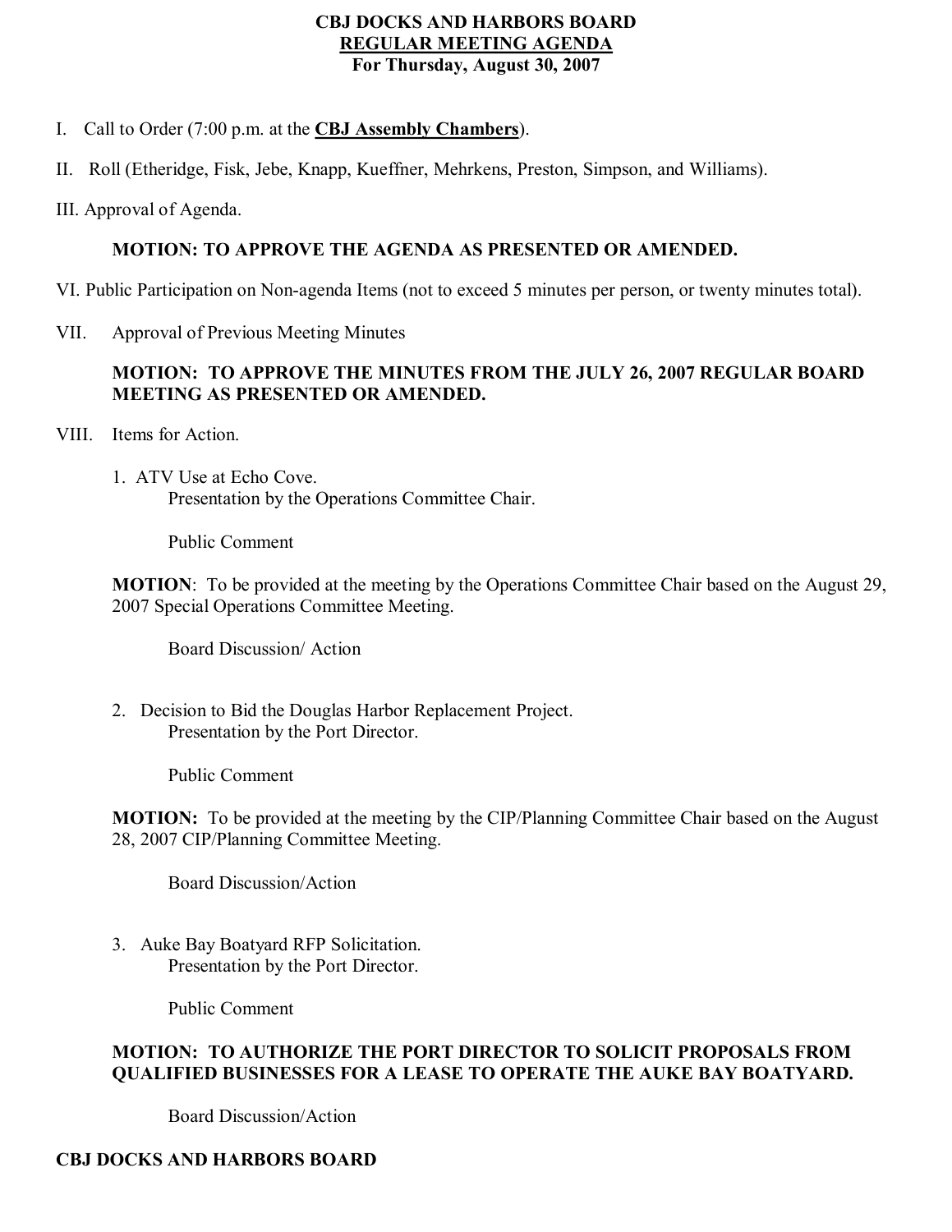## **REGULAR MEETING AGENDA August 30, 2007 Page 2**

- VIII. Items for Action (cont'd).
	- 4. Intermediate Vessel Float Rehabilitation Bid Award. Presentation by the Port Director.

Public Comment

**MOTION:** The identity and bid amount of the lowest qualified bidder will be provided at the meeting. Bids will be opened on August 29, 2007.

Board Discussion/Action

5. Statter Harbor Launch Ramp Planning Grant Appropriation. Presentation by the Port Director.

Public Comment

#### **MOTION: TO RECOMMEND THAT THE BOARD ENTER INTO A GRANT WITH THE ALASKA DEPARTMENT OF FISH AND GAME IN THE AMOUNT OF \$250,000 FOR PLANNING AND PERMITTING OF A NEW LAUNCH RAMP AT STATTER HARBOR AND TO REQUEST THAT THE ASSEMBLY APPROPRIATE THE GRANT.**

Board Discussion/Action

6. Statter Harbor Launch Ramp Planning and Environmental RFP Solicitation. Presentation by the Port Director.

Public Comment

## **MOTION: TO RECOMMEND THAT THE BOARD AUTHORIZE THE PORT DIRECTOR TO SOLICIT PROPOSALS FROM CONSULTANTS TO PROVIDE PLANNING, ENVIRONMENTAL, AND PERMITTING SERVICES FOR THE STATTER HARBOR MASTER PLAN.**

Board Discussion/Action

7. Fisheries Terminal Crane Upgrade Grant Application Approval. Presentation by the Port Director.

Public Comment

## **MOTION: TO RECOMMEND THAT THE BOARD APPLY FOR A FISHERIES DEVELOPMENT GRANT TO UPGRADE THE CRANES AT THE DOWNTOWN FISHERIES TERMINAL.**

Board Discussion/Action